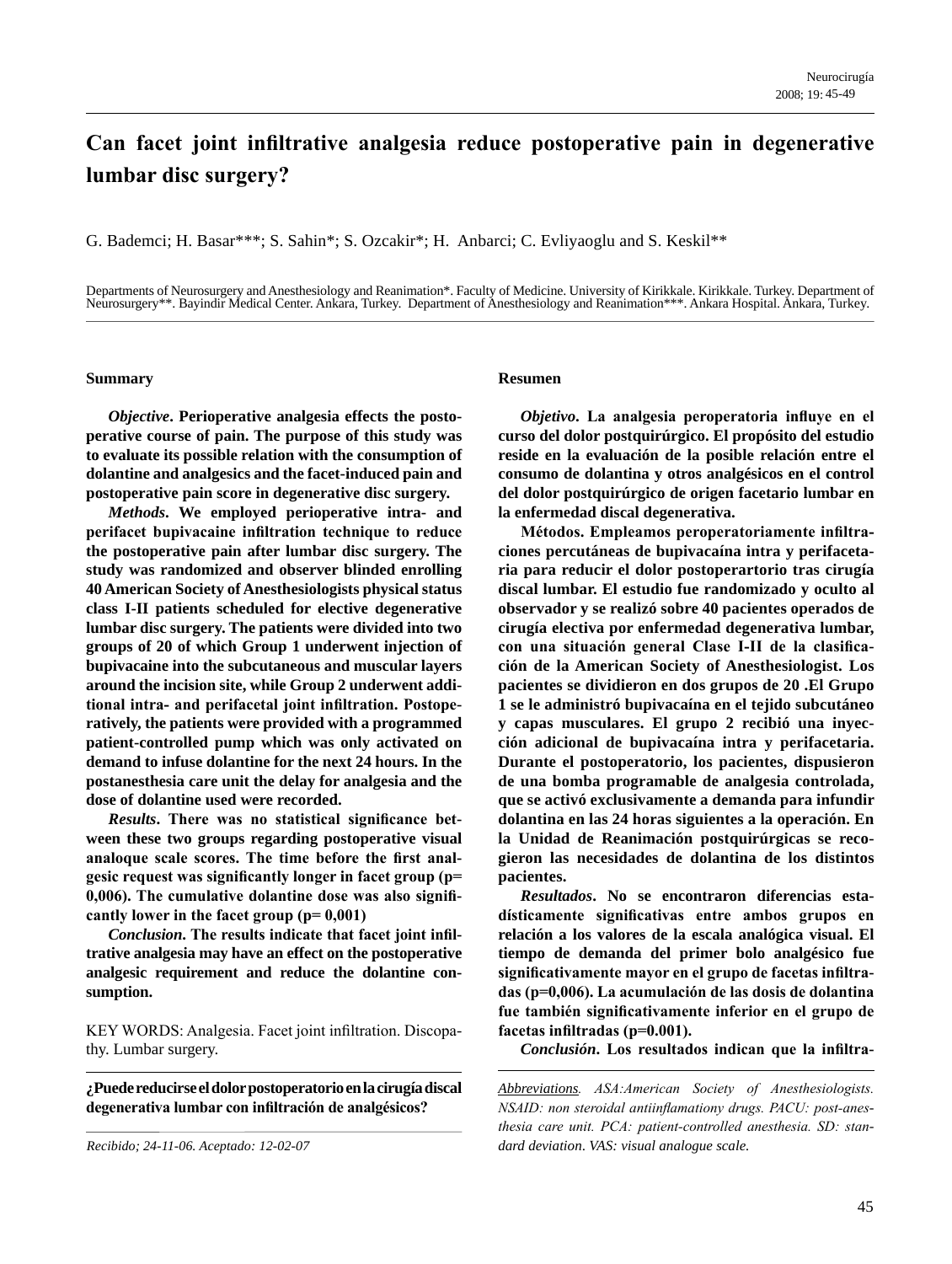#### Neurocirugía 2008; 19: 45-49

#### Bademci and col 2008; 19: 45-49

**ción de la faceta articular con anestésico local puede tener un efecto positivo reduciendo las necesidades analgésicas postoperatorias de dolantina.**

PALABRAS CLAVE**:** Analgesia. Infiltración facetaria. Disco lumbar. Cirugía lumbar.

## **Introduction**

Postoperative pain is the most undesirable experience for surgical patients. Several authors have found that perioperative infiltration of steroids and local anesthetic agents into the different wound sites reduces postoperative pain3,5,6,7. In degenerative lumbar disc surgery the pain may originate from various sources such as skin, muscles, vertebrae, anulus fibrosis and facet joints. Facet joints are covered by a very rich nerve plexus<sup>4</sup>. During disc degeneration, facets are affected by pathologic processes resulting in facet-induced pain. If the pain caused by facet joint degeneration is not prevented, postoperative pain management may be prolonged and threatened.

This study aims to determine the efficacy of intraand perifacetal local anesthetic agent infiltration on postoperative pain relief after degenerative lumbar disc surgery.

## **Patients and Method**

After approval of Instutional Human Ethics Committee and obtaining written informed consent, 40 patients aged between 25-60 were included in a prospective and observer blinded study. Patients were selected among consecutive patients who did not present with any of the exclusion criteria admitted to the University of Kirikkale, Faculty of Medicine from January 2002 to September 2005 and scheduled for uni-level lumbar disc surgery after preoperative and postoperative diagnosis of degenerative herniated lumbar disc. All patients had American Society of Anesthesiologists (ASA) physical status class I-II. Study exclusion criteria were: ASA physical status class III, IV or V; history of chronic pain, regular use of analgesics or use of opioids within 12 h before surgery; chronic use of benzodiazepine or clonidine, history of drug or alcohol abuse; history of allergy to opioids or any other drug used in the study; contraindications to the self-administration of opioid (i.e. inability to understand the patient-controlled analgesia (PCA) system), psychiatric disorders; pregnancy, presence of hepatic, kidney or pulmonary dysfunction, and other lumbar pathologies. The duration of low back pain before operation was ranged between 7- 89 months. All the patients suffered from low-back pain in variable intensity. Additionally, 15 of patients were traced the

distribution of pain along the leg. All of the patients used adequate pain medication before surgery. The diagnosis was confirmed with lumbar MRI.

Every patient was premedicated with 2 mg midazolam intravenously 15 minutes before the operation. The patients were monitorized for heart rate; peripheral oxygen saturation; systolic, diastolic and mean arterial pressures. General anesthesia was induced with fentanyl 1µ/kg, propofol 2 mg/kg and vercuronium 0.1 mg/kg. Classical microsurgical lumbar disc surgery was performed. Patients were assigned randomly into two groups: At the end of the operation, the patients in Group 1 (control group) were administered 15 mL 0.25% bupivacaine infiltration through the dermis, hypodermis and muscular layers while in Group 2 (intra- and perifacetal injection group), identical analgesia was applied as in Group 1 with the only difference being an additional intra- and perifacetal infiltration. The facet joint and perifacetal tissue was infiltrated with 1.5 mL 0.25% bupivacaine. The main parameter for the success or failure of this treatment was the reduced pain compared with the control group. All the patients were followed postoperatively in the post-anesthesia care unit (PACU) with a programmed patient-controlled anesthesia (PCA) pump which was only activated on demand. Dolantine was used to treat pain in doses of 10 mg for the first sense of pain; and 20 mg for the bolus infusion (PCA pump was set on 10-min lockout). Haemodynamic data, ventilatory frequency, first conception time of the pain;  $SpO<sub>2</sub>$ , visual analogue scale (VAS) scores (0=absence of pain; 10=unbearable pain) preoperative and at the  $1<sup>st</sup>$ ,  $2<sup>nd</sup>$ ,  $4<sup>th</sup>$ ,  $6<sup>th</sup>$ ,  $12<sup>th</sup>$ , and  $24<sup>th</sup>$  postoperative hours, and VAS scores basal and evoked with pressure to the incision, total dose of dolantine required, delay for analgesia, need for additional analgesics and quality of relief of pain assessed using a questionnaire as insufficient, good or excellent at the 24th hour were recorded and compared between the groups. Data were presented as mean ±Standard Deviation (SD) or median with interquartile range. Statistical analysis was performed using Student's t-test for comparison between two groups' variables and Repeated Measurements Analysis of Variance for comparison of continuous variables. The significance threshold for the tests was set at  $p<0.05$ .

## **Results**

None of the patients was excluded due to either misunderstanding the use of PCA or technical failure. Patient characteristics and duration of anesthesia were similar in the two groups (Table 1). Preoperative median VAS scores were  $8\pm3.2$  for Group 1 and  $8.3\pm1.4$  for Group 2.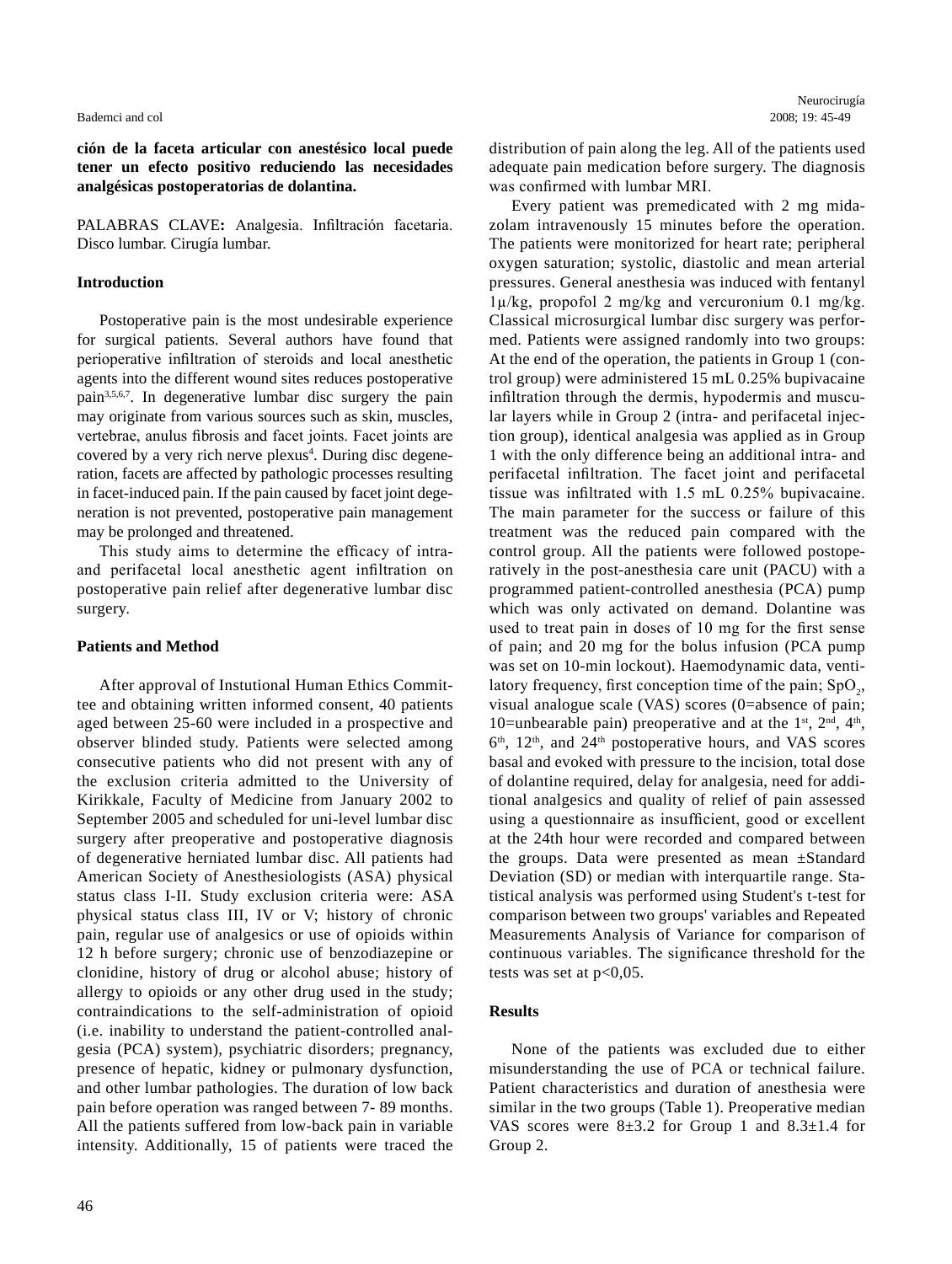Can facet joint infiltrative analgesia reduce postoperative pain in degenerative lumbar disc surgery?

| Table 1<br><b>Patient characteristics</b> |                            |                |
|-------------------------------------------|----------------------------|----------------|
|                                           | Group 1                    | Group 2        |
| Age (year)                                | $41,4\pm8.0$               | $40,8 \pm 7,6$ |
| Weight (kg)                               | 74,30±13,5                 | $79.3 + 9.4$   |
| Height (cm)                               | $169\pm9$<br>$165.3 \pm 7$ |                |
| Sex (M/F)                                 | 13/7                       | 8/12           |
| Duration of<br>anesthesia (min)           | $160+37$                   | $169 \pm 34$   |

**Table 1**

There was no statistical significance between these two groups regarding postoperative VAS scores both at resting and evoked pain (Figure 1). In Group 1 VAS values were noted to be at the 1<sup>st</sup> hour 4.7 $\pm$ 2.1, 2<sup>nd</sup> hour 3.5 $\pm$ 2, 4<sup>th</sup> hour 2.8 $\pm$ 2.1, 6<sup>th</sup> hour 5 $\pm$ 1.4, 12<sup>th</sup> hour 1.5 $\pm$ 1.2, 24<sup>th</sup> hour 0.9 $\pm$ 1.8 and in Group 2; 4.05±2, 2.5±2.1, 2.2±2.1, 1.8±2, 1±1.4 and 0.55±0.9, respectively. In Group 1, pressure VAS values were 1<sup>st</sup> hour  $6.2 \pm 2.1$ ,  $2^{nd}$  hour  $5.1 \pm 2.2$ ,  $4^{th}$  hour  $4.3 \pm 2.3$ ,  $6^{th}$ hour  $3.6\pm2$ ,  $12<sup>th</sup>$  hour  $3\pm1.7$ ,  $24<sup>th</sup>$  hour  $1.9\pm1.8$  and in Group 2; 5.7±1.9, 4.8±2, 4.1±2, 3.9±1.9, 2.9±1.6 and 2.2±1.4, respectively (Figure 1).

Total dolantine requirement during the study was significantly lower in Group 2 (Group  $1 = 163.9 \pm 23$  mg, Group  $2 = 132.7 \pm 30.3$  mg, p=0.001) while the additional analgesic request in the PACU was significantly lower in the Group 2 ( Group  $2 = 27.2 \pm 9.17$  mg, Group  $1 = 58.05 \pm 46.85$ mg, p=0.006). The time before the first analgesic request was significantly longer in Group 2 (p=0,006). The length of hospitalization was lower in the Group  $2$  (Group  $1=4\pm1/$ day; Group  $2=2\pm 1$ /day).

#### **Discussion**

This prospective, randomized study confirmed our hypothesis that perioperative facet joint infiltrative analgesia is effective in the management of postoperative pain after degenerative lumbar disc surgery. Consequently, the first analgesic administration time was delayed in Group 2. The cumulative PCA dolantine use over the first 24 h was less in the intra- and perifacetal injection group. Pain relief appears to be rapid and prolonged at the end of surgery, because bupivacaine is a long-acting local anesthetic agent and its pharmacokinetic characteristics explain the residual analgesia that exists long after its usage.

In fact, facet joint block is described as a percutaneous minimally invasive procedure used to differantiate between facet joint pain and other causes of lower back pain1,2. However, the role of facet blocks in differential diagnosis is very controversial and based on no strong evidence. We modified this technique as a perioperative degenerative lumbar disk surgery procedure. We propose that the procedure may also be useful for distinguishing between facet joint pain due to intraoperative manipula-



Figure 1. *Graphic displaying VAS and pressureVAS (PVAS) scores.*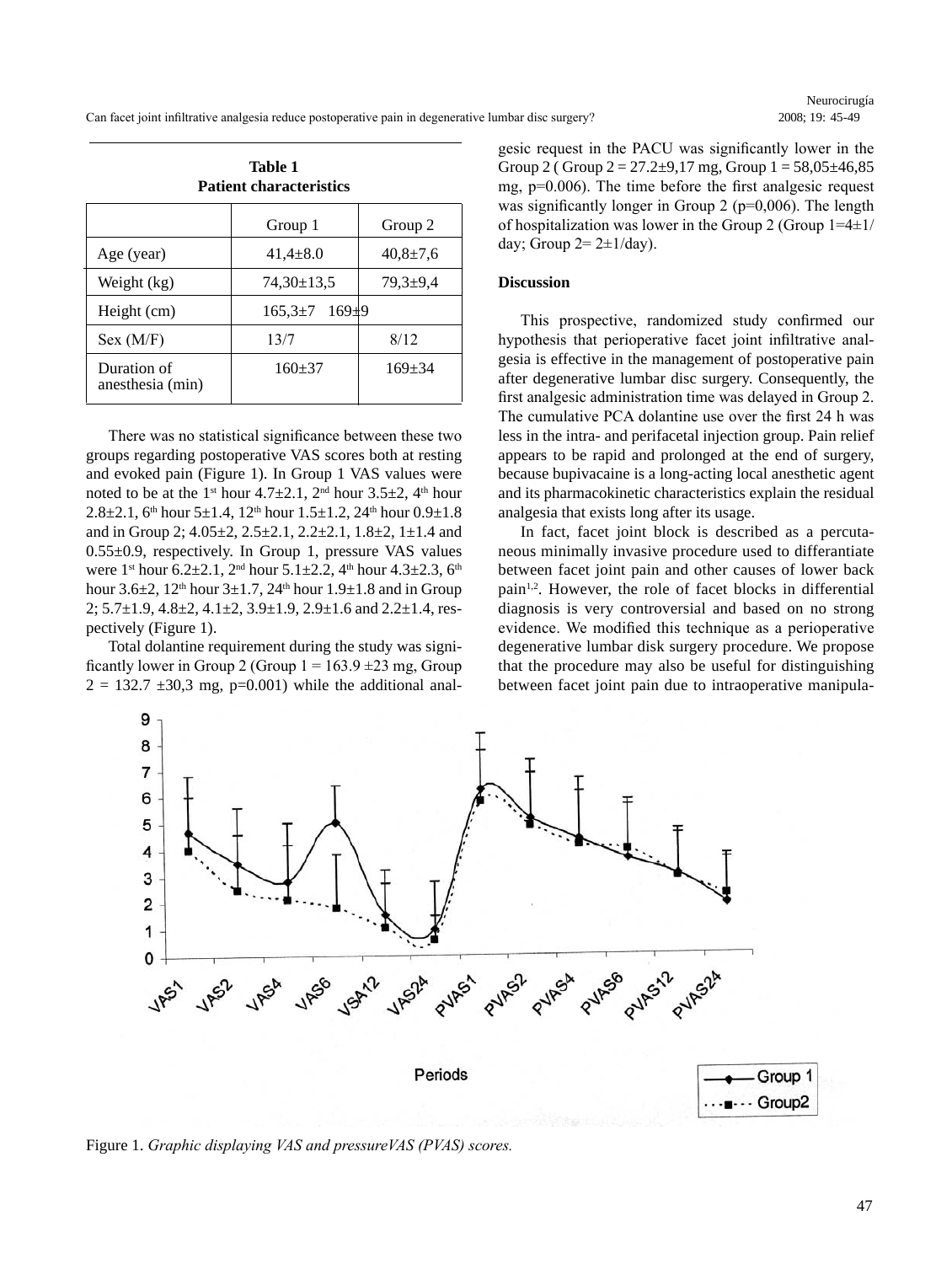### Bademci and col 2008; 19: 45-49

tions and postoperative pain due to inappropriate neural decompression.

Effectiveness of lumbar disc surgery has been reported to be in a ratio varying between 10 to  $60\%$ <sup>10</sup>. The acute pain due to direct nociceptor activation is usually gone within hours after surgery; but sometimes pain may last much longer -days, weeks, months. This subacute pain is not a direct result of the initial impact but a later development, reflecting a series of changes both in the peripheral tissue and in the associated spinal cord segments. NSAIDs and opioids can treat acute pain on their ability to inhibit the generation of hyperalgesic mediators in injured tissue; but they are not helpful when subacute pain has already developed. If precautions were taken to prevent initiation of the central mechanism, postoperative pain might be greatly diminished. The idea, "preventive analgesia", is to prevent the induction of central mechanism after the surgery in the first place by blocking the initiation and arrival of intense nociceptive input to the spinal cord resulting in less amplification of afferent signals and less pain.

Successful studies have encouraged the idea that preventing analgesia might be useful. Most of the studies compared postoperative pain in patients who underwent operation with or without the usage of a pain preventing strategy<sup>3,5,6,7</sup>. Although the present literature contributes to our knowledge of postoperative pain relief provided by different preoperative and intraoperative analgesic techniques, up to our knowledge there is no study of intraoperative intra- and perifacet joint infiltration aimed for the facet-induced pain. It was previously reported that during lumbar surgery under general anesthesia, infiltration of the wound with local anesthetics reduces the postoperative pain and postoperative usage of analgesics<sup>3,5,7</sup>. However, subacute pain also includes pain resulting from the lomber articulating facets. Facets are a kind of zygomaticoapophyseal joints and affected by the degenerating processes associated with lumbar discopathy. And it is known that lumbar pain may be persistent after disc operations that are successfully performed, since degenerated facets may trigger subacute pain and muscular spasm.

The facet joints have a very rich innervation network. Root is splitted into an anterior and a posterior ramus after exiting the intervertebral foramen. Posterior ramus traverses posteriorly beyond the intertransverse ligament and gives an articular branch (posterior articular nerve of Luschka). This branch innervates the lateral and caudal faces of the facet capsule<sup>4</sup>. In degenerative discopathies such as chronic disc diseases; degenerative spondylolisthesis; the alignment and connections of the articular facets are affected resulting in irritation of the sensory nerves. Rees claimed that persistent postoperative pain might be treated by sectioning the Luschka nerve<sup>8</sup> and Shealy described the facet denervation procedure by radiofrequency<sup>9</sup>. Percutaneous facet denervation is a widely used method in articular facet syndrome, applied if local anesthetic infiltration of the facet can relieve pain.

Our technique may also be helpful as a diagnostic test method since the patient can be also recommended to undergo percutaneous facet denervation as a postoperative midterm follow-up intervention for persistent low back pain.

The described technique provides both a reduction in sedative and analgesic doses which may induce a feeling of illness during the early postoperative period and a socioeconomical benefit by reducing the length of postoperative hospitalization. We conclude that intraoperative infra- and perifacetal infiltrative analgesia technique prevents the central sensitization triggered by degenerative facet joints and may play a major role against postoperative pain or the transition from acute to subacute pain.

## **Conclusion**

The technique may contribute to the feeling of wellbeing by reducing pain; a benefit attributable to preemptive analgesia. The effect of the preemptive analgesic treatment on the long-term pain perception of the patients may be consider as a concern of different study with a longer follow-up.

## **References**

1. Bani, A., Spetzger, U., Gilsbach, J.M.: Indications for and benefits of lumbar facet joint block: analysis of 230 consecutive patients. Neurosurg Focus 2002; 15; 13: E 11.

2. Giles, L.G.: Low back facet joint anesthesia. Spine 1999; 24: 1388-1390.

3. Jebeles, J.A., Reilly, J.S., Gutierrez, J.F.: The effect of preincisional infiltration of tonsils with bupivacaine on the pain following tonsillectomy under general anaesthesia. Pain 1991; 47: 305-308.

4. Lau, P., Mercer, S., Govind, J., Bogduk, N.: The surgical anatomy of lumbar medial branch neurotomy (facet denervation). Pain Med 2004; 5: 289-298.

 5. Lohsiriwat, V., Lert-akyamanee, N., Rushatamukayanunt, W.: Efficacy of pre‑ incisional bupivacaine infiltration on postoperative pain relief after appendectomy: prospective double-blind randomized trial. World J Surg 2004; 28: 947- 950.

 6. Niv, D., Devor, M.: Pre-emptive analgesia in the relief of postoperative pain. Curr Rev Pain 1996; 1: 79-92.

7. Patel, J.M., Lanzafama, R.J., Williams, J.S.: The effect of incisional infiltration of bupivacaine hydrochloride upon pulmonary functions, atelectasis and narcotic need following elective cholecystectomy. Surg Gynecol Obstet 1983; 157: 338-340.

8. Rees, S.: Current Controversies in Neurosurgery. Dis-